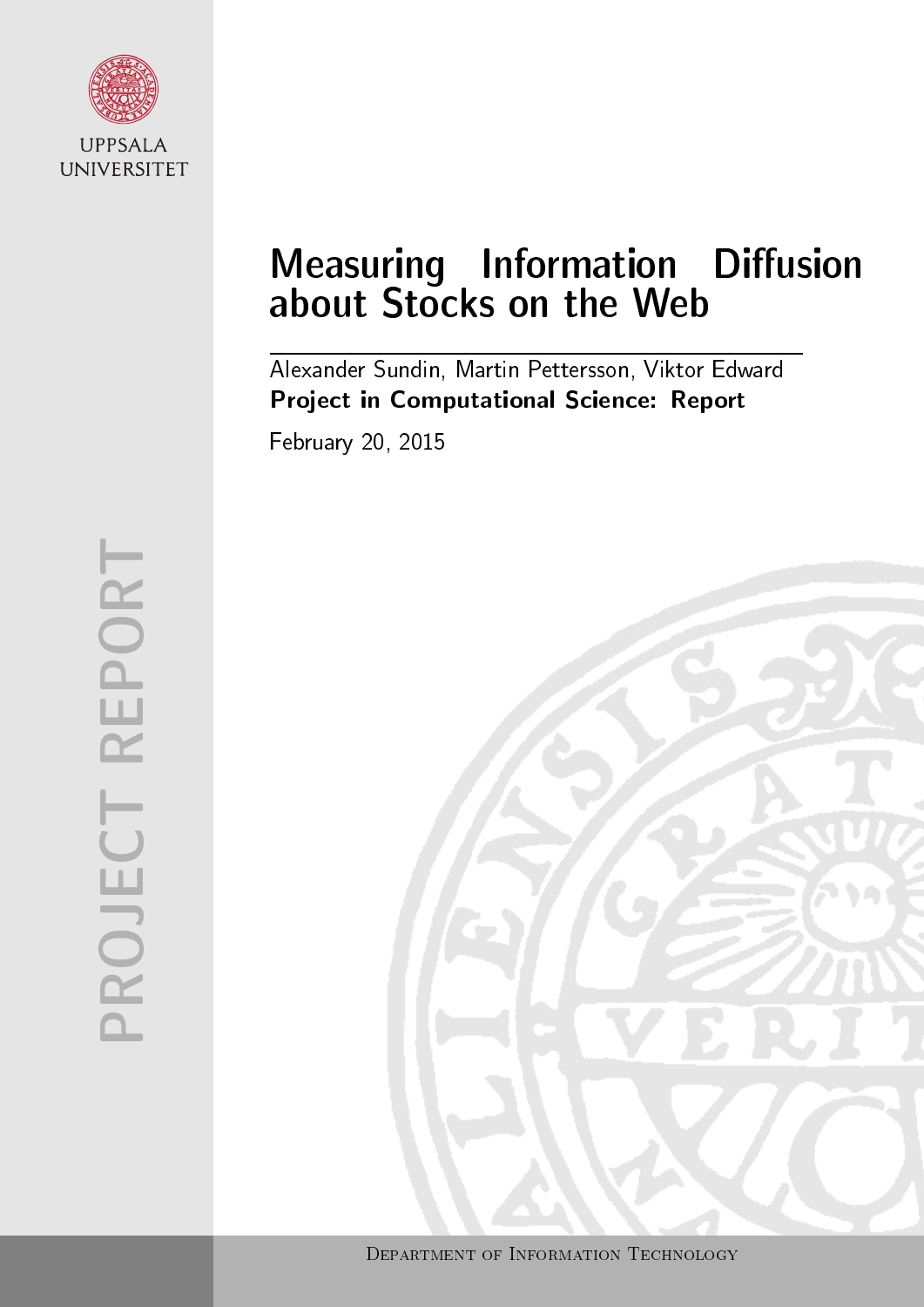#### Abstract

This project investigates the information diffusion between online stock discussion boards. All the messages written about 500 stocks on ten discussion boards over a three-year period have been collected. The messages have been analysed and the information diffusion between them estimated. From the analysis a positive correlation between the amount of messages posted and the volume traded could be found. Also stocks with large market capitalization had lower information network centralization. The daily tone of the discussions of the stocks was compared to the return, but no correlation could be found.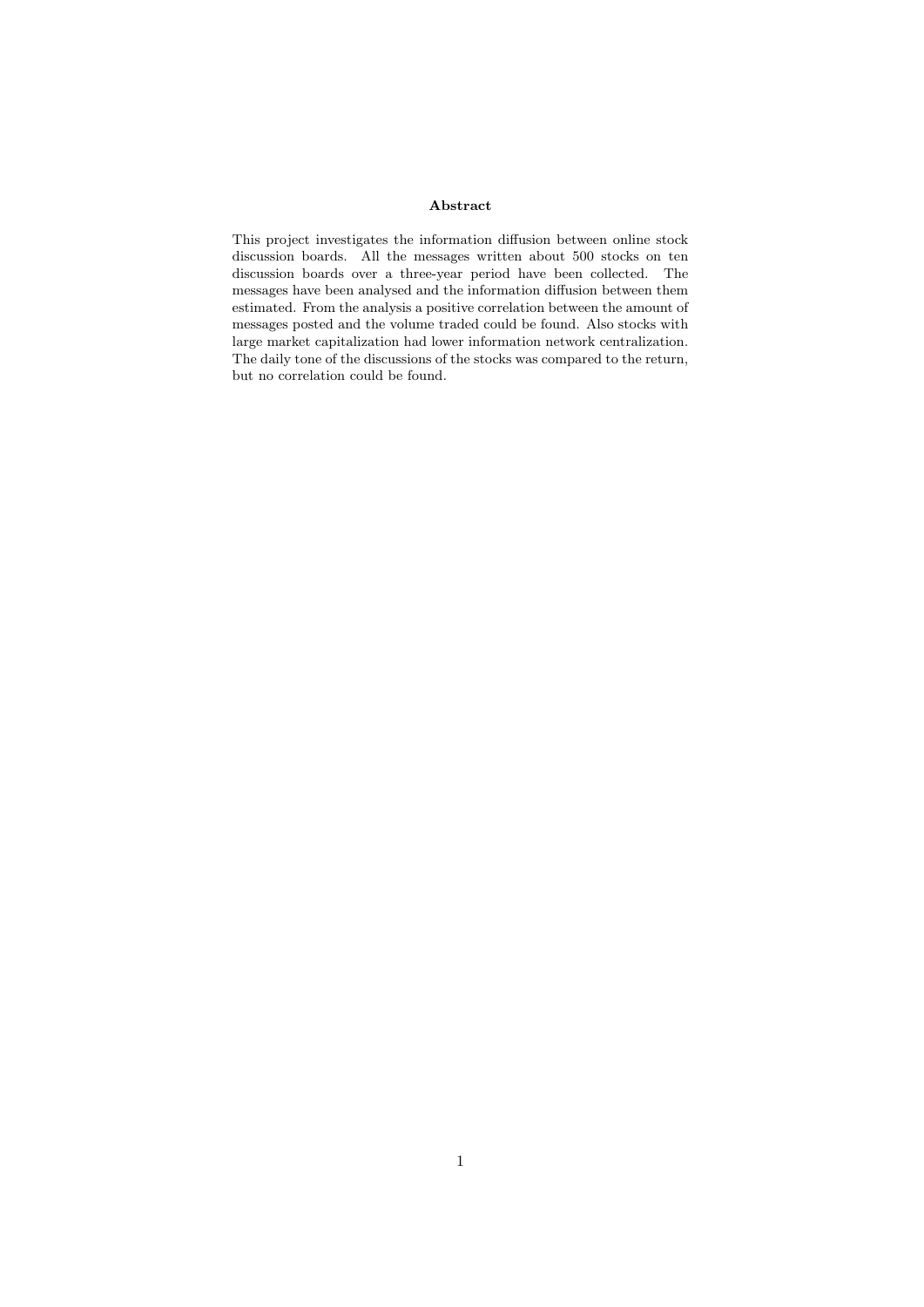## Contents

| 1        |     | Introduction                         | 3              |
|----------|-----|--------------------------------------|----------------|
|          | 1.1 |                                      | 3              |
|          | 1.2 |                                      | 4              |
| $\bf{2}$ |     | Data gathering                       | $\overline{5}$ |
|          | 2.1 |                                      | 5              |
|          | 2.2 | Data sources                         | 5              |
|          | 2.3 |                                      | 6              |
| 3        |     | Data analysis                        | 7              |
|          | 3.1 |                                      | 7              |
|          | 3.2 |                                      | 8              |
|          | 3.3 |                                      | 9              |
| 4        |     | Results and discussion               | 9              |
|          | 4.1 |                                      | 9              |
|          | 4.2 | Message classification and Diffusion | 14             |
|          | 4.3 | Time series                          | 14             |
|          | 4.4 | Information diffusion network models | 16             |
|          | 4.5 |                                      | 17             |
| 5        |     | Summary and conclusions              | 18             |
| 6        |     | Acknowledgements                     | 19             |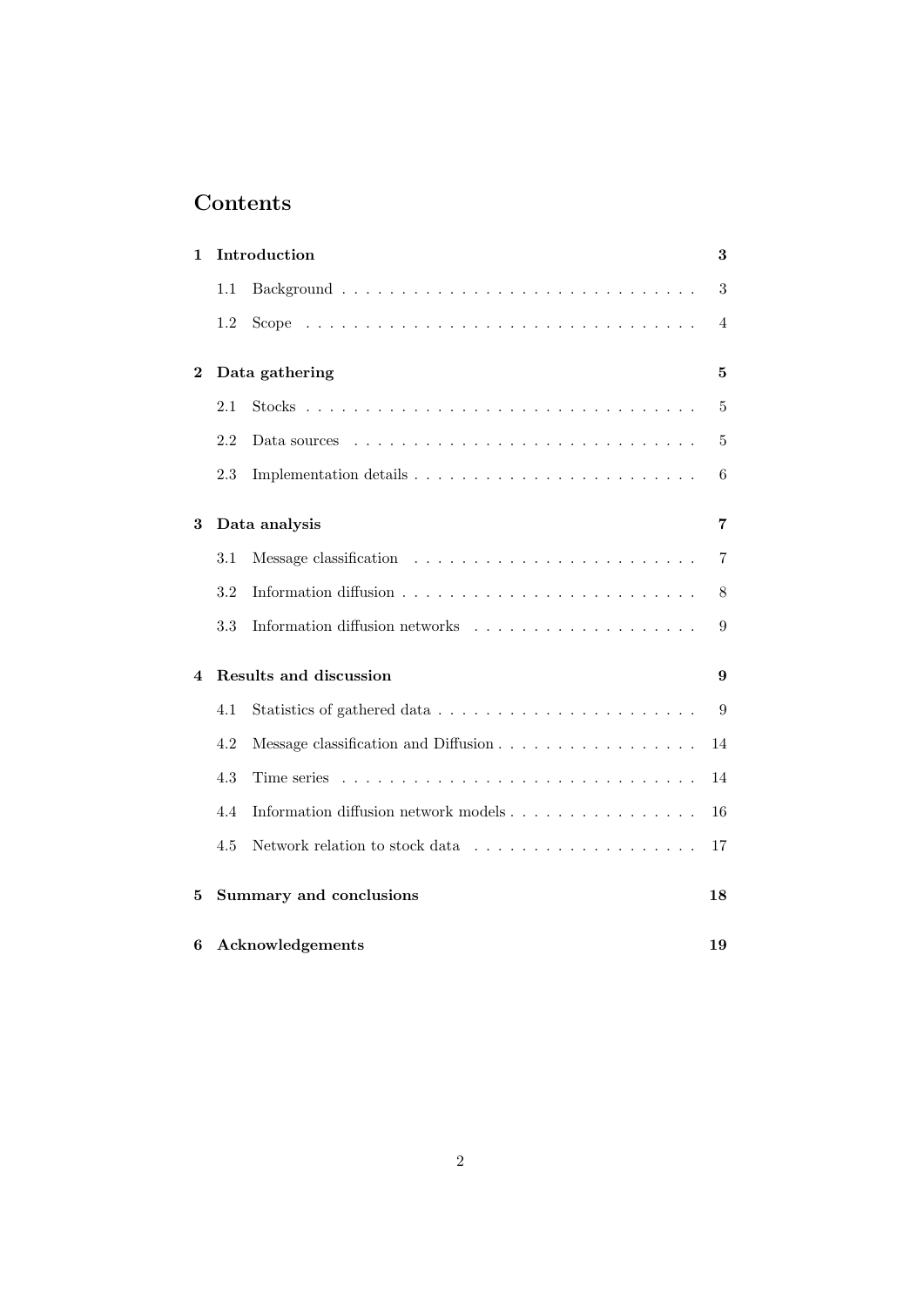## 1 Introduction

#### 1.1 Background

One of the main drivers for peoples and institutions actions on financial markets is information. How the information is distributed and incorporated into financial markets and asset prices is thus an interesting question. A novel approach to this problem is to use network theory to try to model the information distribution and compare measures of the models with market data.

This project is a part of an ongoing research initiative exploring relationships between stock returns, diffusion of information and investor networks in the market which has received attention both in academia and among practitioners (e.g. in CFA Digest). Research done by Ozsoylev and Walden (2011) [1] and Ozsoylev et al. (2014) [2] provide theoretical models for slow information diffusion through information networks. The models suggest that some information is neither completely public nor completely private. This view, that there is a "semipublic" channel through which information reaches asset prices in addition to the traditional channels, is quite different than the standard approach to asset pricing with heterogeneous information, since the standard approach assumes completely private signals. Anecdotal evidence suggests that the semipublic channel is important.

The theory is consistent with several stylized facts in real-world markets:

- 1. Most large price movements are not related to public signals.
- 2. Price volatility is highly time-varying.
- 3. Trading volume is high and heterogeneous in a predictable way.
- 4. Portfolio investments are heterogeneous in a predictable way

The theory is explored in Ozsoylev et al. (2014) [2], where account level data of trades on the Istanbul Stock Exchange are used to infer the market's information network. From the empirical investor network a number of observations are made:

- Central agents within the network earn higher profits than less central agents.
- Central agents within the network tend to act earlier on information events than their less central neighbors.
- The structure of the network suggests that there is a decentralized information diffusion. This decentralized diffusion is better described by diffusion through localized channels than through mainstream media. Social networks can be one example of such localized channels.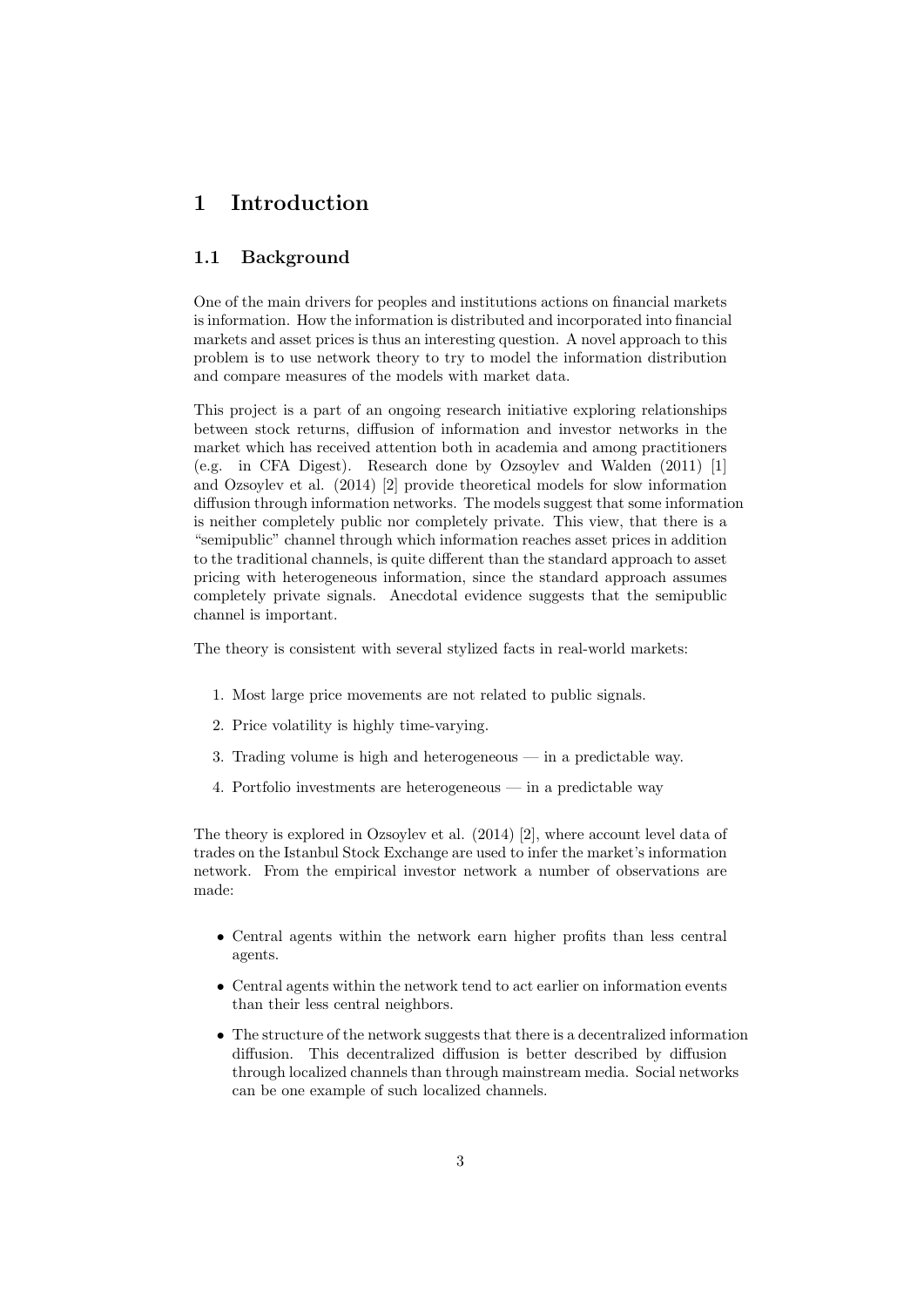This project looks at the subject from a different angle, starting from some of the available information instead of inferring the market's information network from trades. More specifically, we estimates the information diffusion among market participants in a subset of social networks on the internet, namely internet discussion boards. By crawling these discussion boards and scraping relevant discussions one can estimate how the information tends to spread from one board to another and then check if this process relates to stock data. This is an exciting new area of research, which potentially can deliver academically important insights about what determines stock valuations, as well as insights that are relevant to practitioners about whether such data can be used to for example generate abnormal returns.

A student at Berkeley, Jun-Mok Kim, has carried out initial work, writing a web-crawler that collected data for 20 stocks on 3 discussion boards (Yahoo! Finance, InvestorsHub and The Lion), providing a proof of concept of the approach. Specifically, Jun-Mok collected data about how many times specific words (from a pre-specified list of about 500 words) were mentioned within a specific time period (measured hourly) for a specific stock in a specific discussion board, over a 9-month periods

#### 1.2 Scope

The project builds upon Jun-Mok's initial work but extends it in a number of ways. Firstly, the data gathering was extended to cover more stocks on an increased number of discussion boards over a longer period of time. Secondly, several methods were developed and tested to analyze the data and estimate information diffusion between the discussion boards. Finally, an investigation was conducted to see if the developed estimation methods could be motivated to be related to actual stock data.

The increase in amount of gathered data was accomplished by increasing the three dimensions that mainly limit the amount of data. Namely these are the number of stocks investigated, the number of discussion boards covered and lastly the time period covered. To increase the number of discussion boards covered, this project started out with a list of 26 possible candidates that were evaluated with respect to how much data they comprise as well as an estimate of the difficulty to implement a crawler and scraper for the candidate board was performed. The time period was chosen such that there is a relevant amount of data during the time period from the selected discussion boards and stocks.

In this project the estimation of information diffusion was limited to methods using dictionaries. These dictionaries were used to detect keywords that are relevant in this context. After keyword extraction,s two groups of methods to estimate information diffusion were tested. The first group are methods that match keywords or keyword sets between messages in different ways. The second group are methods that estimate the tone of messages as positive or negative and then matches tone across messages. From the information diffusion estimates a network can be inferred. These networks estimate how information moves between the different discussion boards.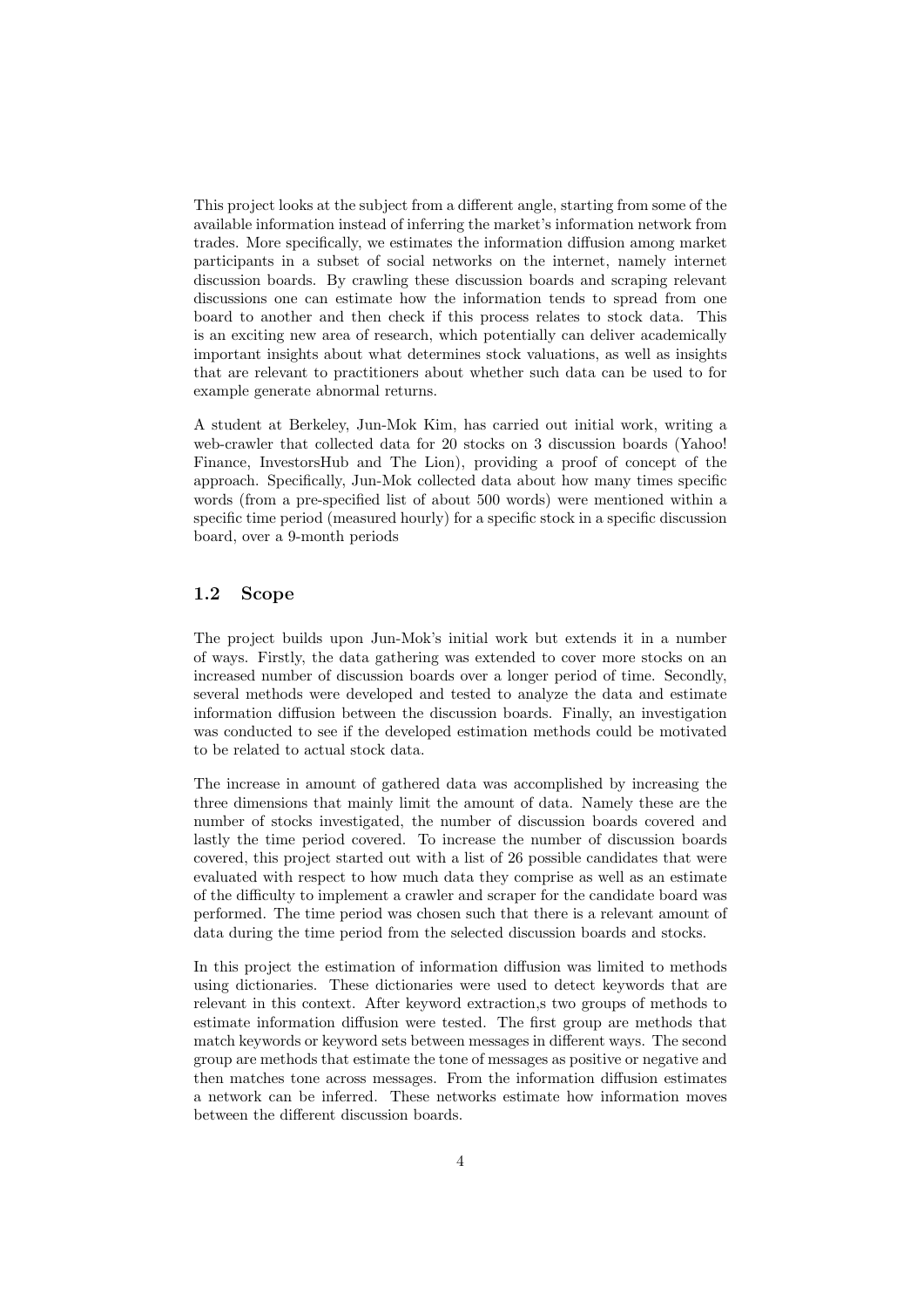Finally the obtained network models were compared to actual stock data to see if any interesting conclusions could be made. One hypothesis for this project was that smaller stocks have more centralized networks. In other words, information about smaller stocks is less spread over the entire population than information about big stocks. Another hypothesis was that the tone of the discussions is related to the market returns. Moreover, centralized networks have better correlation between the tone of the discussion and stock returns. Yet another hypothesis that was tested is if there is any correlation between the number of messages posted and trading volume. If true, this hypotheses would suggest that the posted messages are related to actual trades.

### 2 Data gathering

As mentioned in the introduction one of the goals of this project was to extend the amount of data gathered from Jun-Mok's earlier work. This was done by increasing the three dimensions: number of stocks investigated, number of discussion boards scraped and finally the time period. A record of how the increases were made as well as some aspects of the implementation of the crawler and scraper is provided in the following subsections.

#### 2.1 Stocks

The number of stocks investigated was increased from 20 in Jun-Mok's analysis to 500. The stocks were chosen such that 270 of them are considered as big stocks (with between 917455 and 37290600 shares outstanding) and 230 considered as small stocks (with between 89509 and 288933 shares outstanding). Furthermore the stocks were picked from New York Stock Exchange, NASDAQ and American Stock Exchange which all operate in Eastern Standard Time.

#### 2.2 Data sources

In order to decide upon the additional discussion boards a study was carried out by looking at the 26 candidates. These boards got graded after two main properties and ranked accordingly.

The first property was the activity of the board. Having more discussion boards in the analysis is useless if the newly included ones don't contain any information. The second property was the structure of the board, how difficult will it be to write a crawler and a scraper for the specific board. Since 500 stocks were to be investigated it is not feasible to add the addresses manually. It had to be possible to automatize the finding of discussions for each stock and the messages had to be tagged in some way to make them accessible. The second property is also important for future research. If someone wishes to look at a new set of stocks it should only require a change of an input parameter.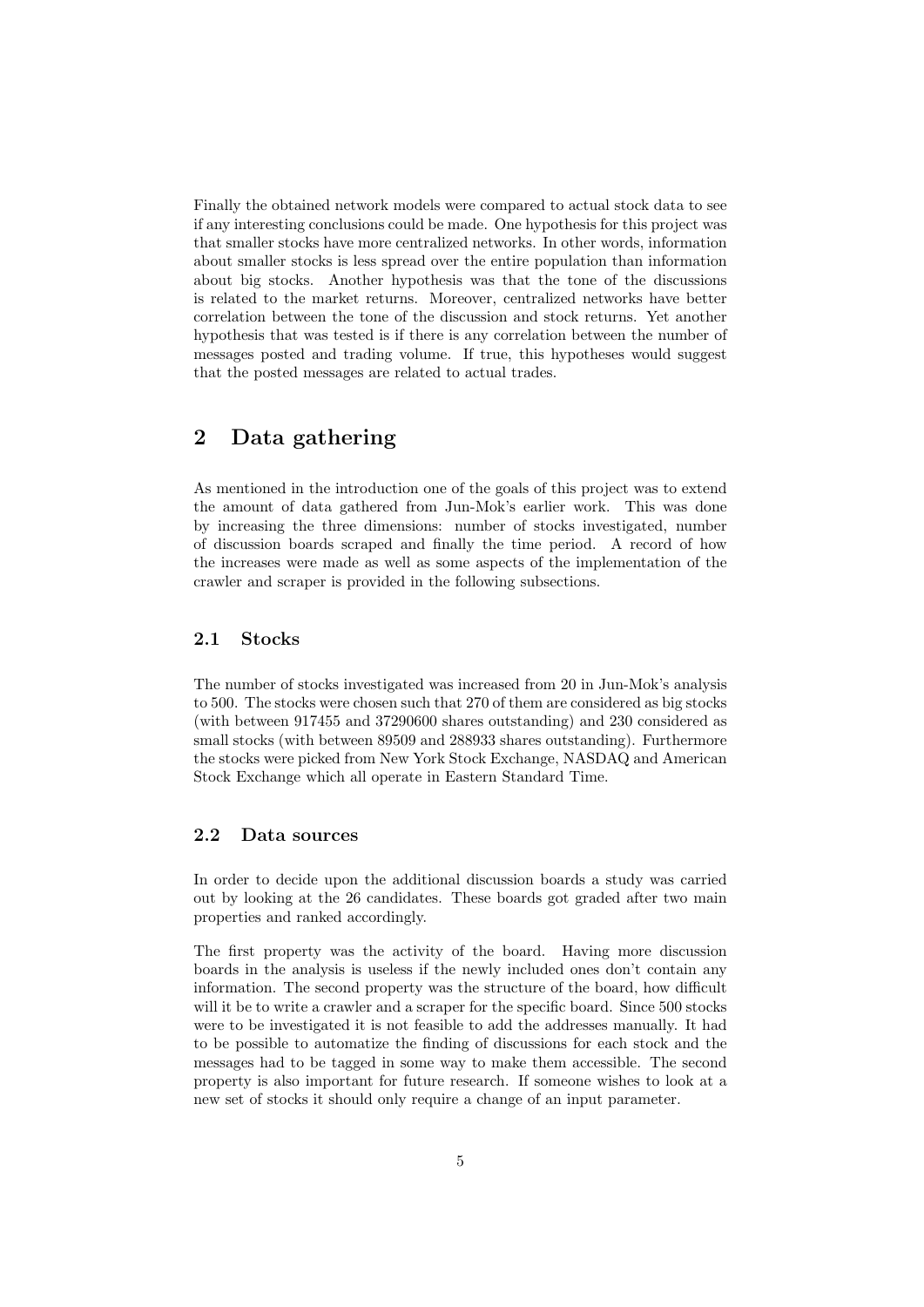Based upon empirical studies of these two properties the following ten discussion boards were chosen.

- Yahoo! Finance
- Investors Hub
- The Lion
- Raging Bull
- Stockhouse
- The Motley Fool
- Investors Village
- Investor Discussion Board
- HotStockMarket
- Silicon Investor

#### 2.3 Implementation details

All of the ten discussion boards had a different structure which led to the need for a unique crawler for each one. And since it is not feasible to add the addresses manually automated search process was needed. In some cases, like Yahoo! Finance, it was easy to find the relevant sub-board since one only had to change the ticker name in the web page url. However for most cases it was trickier and required the use of the board's search functions. A board's search function will most often not direct the crawler to the right sub-board but to a list of the search results. The search outcome must then be scanned to find the right sub-board for a stock.

The crawlers were written in Python using the libraries urllib and Beautiful Soup. In short, urllib acts as a high-level interface for fetching data across the World Wide Web. The library abstracts away all communication details and simply returns the resource that the supplied URL points to. The Beautiful Soup library parses html content and returns a tree structure that is easy to navigate and search to find specific elements.

Several problems were encountered during the implementation and testing of the crawlers. Some of these problems were:

- Not all the boards use the same time zone. Some use the users local time zone while others use the servers local time zone. This had to be carefully examined so that all gathered data was transformed to the same time zone to be able to accurately examine the information diffusion.
- The crawling is time consuming because of the large number of requests sent. Even though the response time and latency for each request is relatively fast the aggregated time of all request becomes long. Care had to be taken to minimize the amount of requests through using the shortest crawling path to get the data needed.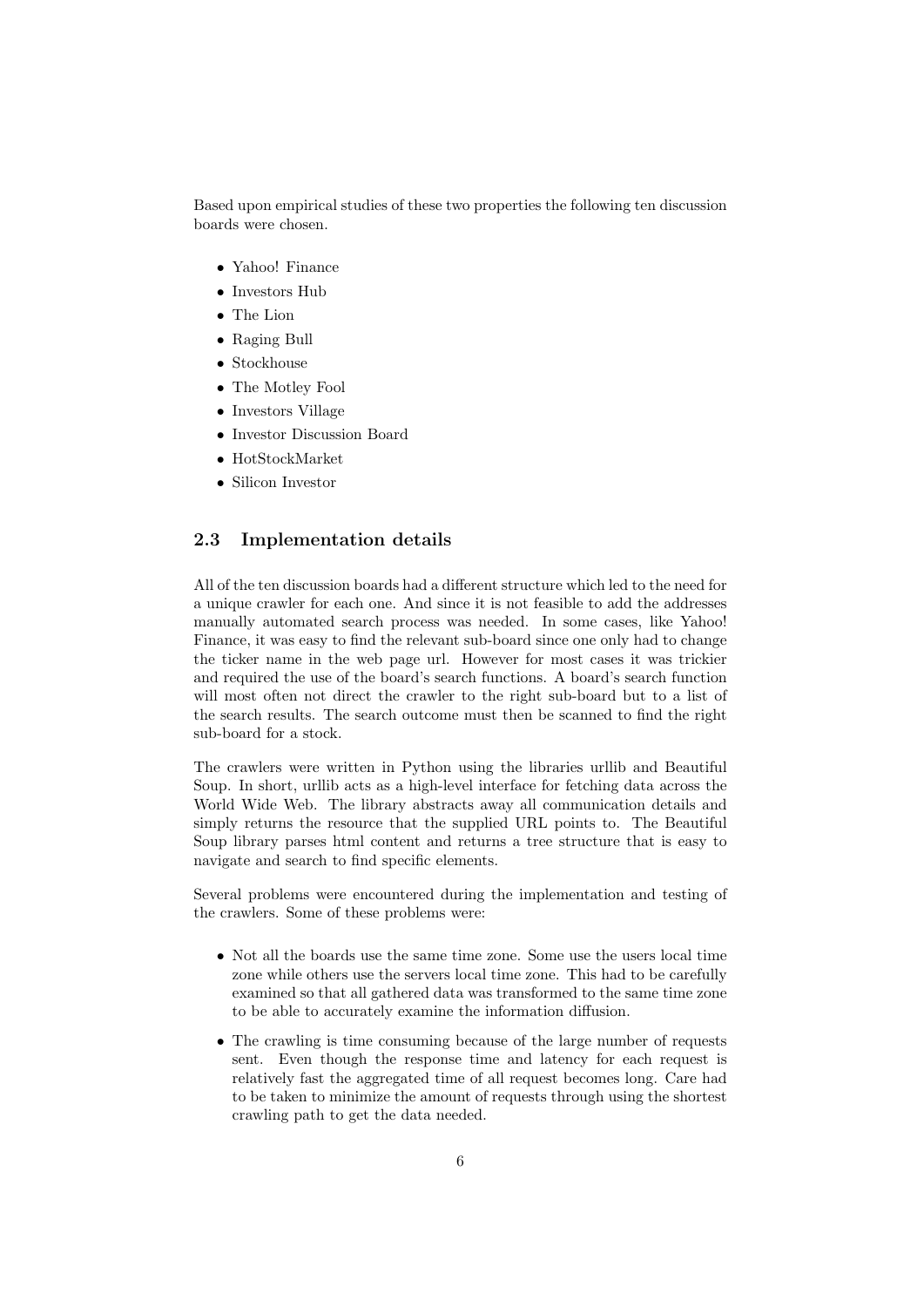- Some web pages are coded in a way that is not well-suited for our purposes. The HTML tags are not necessarily named with ids or classes consistently or even named at all, this makes it complicated to find the relevant data on the web pages.
- Unusually long response times and network connection exceptions needed to be handled carefully so that the crawlers were robust against such problems. This was needed since the crawlers had to run for several days without supervision in some cases.

The collected data was stored in 5000 csv files, each one representing a particular stock and discussion combination from our list of 500 stocks and ten discussion boards.

## 3 Data analysis

With the goal of finding properties which relate to market data the gathered messages were analysed in a multi-step process. This process led to inferring networks that describe how information diffuses between the different discussion boards. The term information diffusion networks are introduced as a name for these networks. The structure of the information diffusion networks were then compared to market data to try to find relations.

To model an information diffusion network the information diffusion between the different discussion boards was estimated. Estimating the information diffusion is a task divided into two sub-tasks. The first one is classifying the messages. It is unlikely that the exact same message is posted in two boards so some classification is needed to be able to relate messages to each other. Secondly a diffusion needs to be defined. How closely in time should two messages have to be posted and what other restrictions are needed to define a diffusion?

#### 3.1 Message classification

As earlier mentioned, when some topic is discussed in one forum and then later discussed in another, one can't assume that they are discussed with the exact same written messages. Some sort of model to classify and relate messages is needed. Two different models were developed. Both models use dictionaries consisting of positive and negative financial keywords, developed by Loughran and McDonald[3]. These dictionaries have been developed to represent words that are either positive or negative in a financial context and consists of 354 positive and 2329 negative words.

The first model classifies messages by searching through the gathered messages and reducing them to the keywords found in the dictionaries. This method is based on the hypothesis that the dictionaries represent keywords that express the relevant information in the messages. The results of the classification is a set of keywords for each message. As an example the following sentence: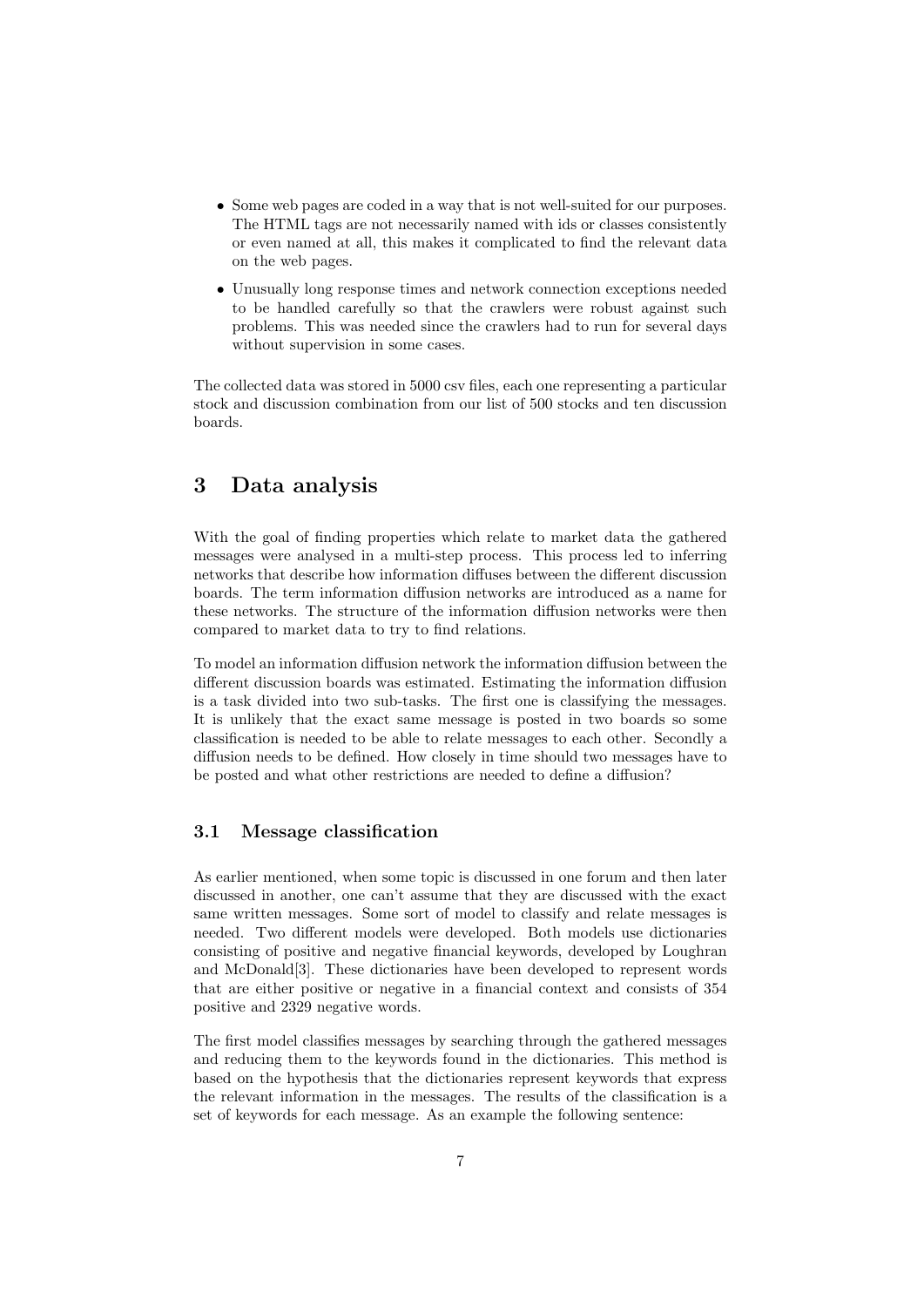"... resulting in a collaboration. The collaboration has so far been a success, but I'm sure it will end up as a failure."

gets reduced to the following set of keywords:

#### {collaboration, collaboration, success,failure}.

In contrast, the second model tries to classify the tone of the messages as either positive or negative. The tone is expressed as a positivity score defined as the number of positive keywords found divided by the total number of keywords found. This implies that a message with a positivity score of 1 only contains positive keywords and that one with a positivity score of zero contains only negative words. Using the same example as above "collaboration" and "success" are found in the positive dictionary while "failure" is found in the negative dictionary. So this message would have a positivity score of  $\frac{3}{4}$ . In addition to the scoring two thresholds are introduced to classify a message as positive if the positivity score is above the positive threshold or as negative if the positivity score is below the negative threshold. These two thresholds act as tuning parameters for the model.

Both these methods may seem to be naive, or too easily classifying messages similarly. But considering the fact that for most stocks there are not more than a few messages posted per day and that messages later are compared with messages posted on the same context (e.g. about the same stock) this decreases the risk of classifying two unrelated messages equally.

#### 3.2 Information diffusion

Defining the concept information diffusion consists of two components. The first one beeing defining when a diffusion happens and the second one defining when two messages are considered as related. The following definition has been used to determine when a diffusion of information occurs.

**Definition 3.1** (Diffusion). If an event **X** occurs at time t in Forum A, then in Forum B the same event X occurs in the time period  $[t_{i+1}, t_i + \Delta t]$  without happening in the time period  $[t_{i+1} - \Delta t, t_i]$  in **Forum B** diffusion has ocurred from Forum A to Forum B.  $\Delta t$  is a parameter representing the maximum time window during which a diffusion happens and thus has to be chosen differently depending on the dynamics of the studied context. In this project hourly aggregates of messages are continued so the smallest time step is one hour.

An event is defined differently depending on which of the two classification models that are used. For the keyword set model each keyword during an hour define an event. In the positivity score model an event is an hour classified as either negative or positive. The hourly aggregate was chosen to further reduce the risk of classifying unrelated discussions as related.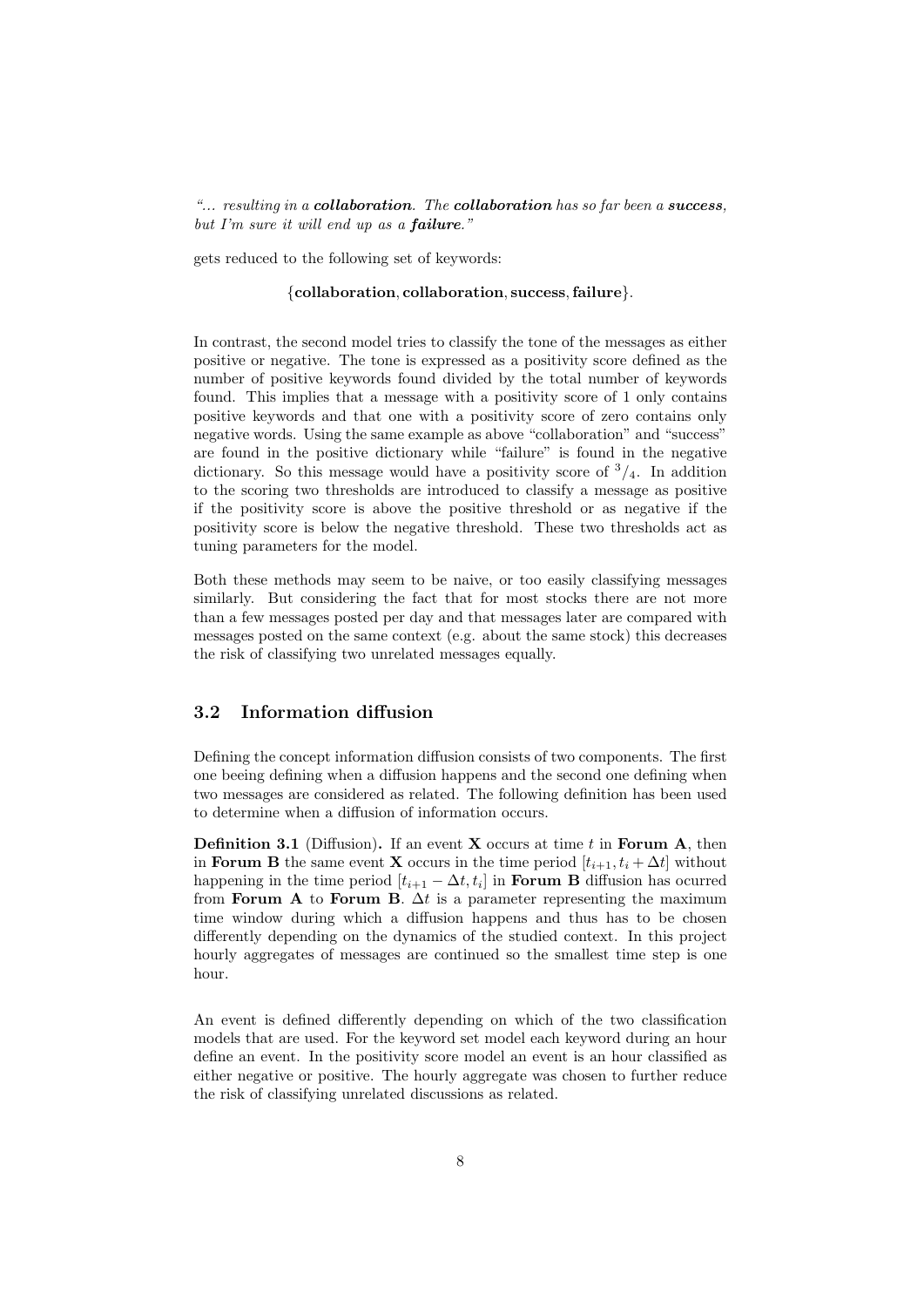#### 3.3 Information diffusion networks

From the diffusion events defined in previous subsections the information diffusion networks were generated. A network was generated for each stock and each node represents a discussion board. Each such node in the network has a one-way connection to every other node with a weight consisting of the amount of outgoing diffusions to that node. The degree centrality can be calculated to represent how central that node is in the given network.

Definition 3.2 (Discussion Board Degree Centrality). The Discussion Board Degree Centrality  $p$  is defined as

$$
p = N + 1\tag{1}
$$

where  $N$  is the amount of outgoing diffusions from the discussion board to all other discussion boards.

From each node having their degree centrality defined, one can reason about how centralized a network is; this property is called centralization and is defined as the following.

Definition 3.3 (Weighted Network Centralization). The network Centralization C given a stocks Diffusion Information Network is defined as

$$
C = \frac{\sum_{i=1}^{N} p_i - p_i}{\sum_{i=1}^{N-1} p_i - 1},
$$
\n(2)

where  $p_i$  is a discussion boards degree centrality and  $p_* = max(p_i)$ .

The centralization of an information diffusion network is a descriptive property of the network quantifying how centralized the information diffusion is. A network with evenly spread diffusions between all discussion boards has a small centralization while a network with the main bulk of diffusions happening between a subset of all discussion boards has a higher centralization. This is one of the key properties which relation to market data have been investigated. Information diffusion networks with higher centralization can be thought of as networks where the information is more semi-public.

## 4 Results and discussion

#### 4.1 Statistics of gathered data

To better understand possible problems and possible restrictions it was important to have a firm knowledge of the data. In Table 1 the amount of messages posted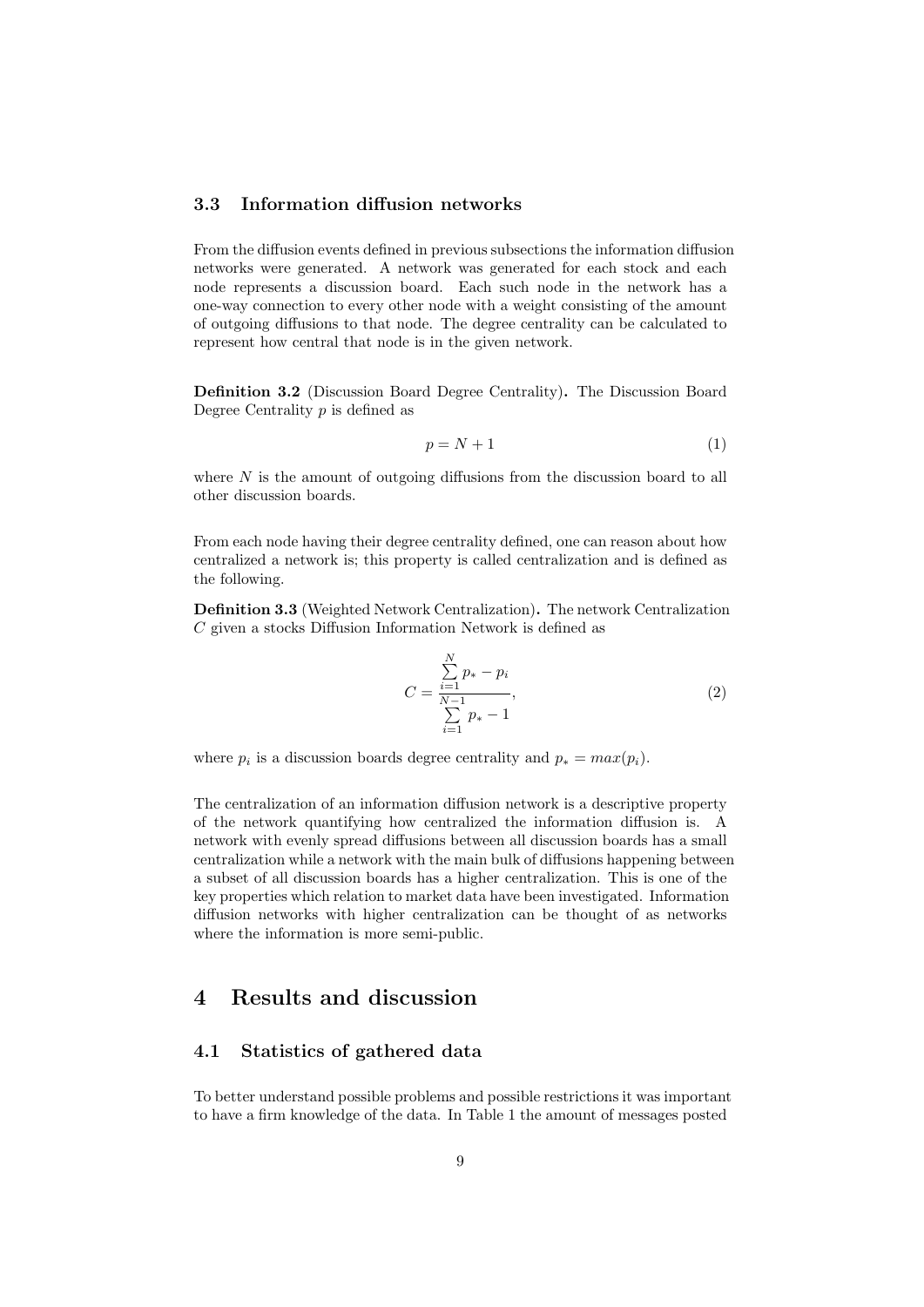per discussion board is summarized. It is clear that the amount of data varies vastly between the different discussion boards. One can directly see that Yahoo! Finance by itself is responsible for approximately 70 % of all the messages posted. Also some boards are so inactive it might be worth considering if they are of any value in some sort of analysis at all, see Investor Discussion Board, HotStockMarket and Silicon Investor. From Table 2 it can be seen that all messages comprised in total approximately 55.3 million words of which around 1.4 million were keywords found in Loughran and McDonald's dictionaries.

Table 2: Total number of messages scraped from all discussion boards together with an approximation of the total number of words (found by finding all character combinations separated by space using regex) as well as the total number of words found in the two word lists from Loughran and McDonald [3].

| Property                          | Quantity   |
|-----------------------------------|------------|
| Total message count               | 996603     |
| Approximation of total word count | 55 262 936 |
| Words found in positive word list | 597597     |
| Words found in negative word list | 799 203    |

In Figure 1 the distribution of messages during the average day is presented for each discussion board. It can be seen that the daily distribution is similar across all boards and also that the mean number of messages per day varies a lot between different message boards. An interesting observation is that the main bulk of messages seems to be posted during the stock exchanges open hours 09:30 to 16:00. This supports the hypothesis that people that are active on the discussion boards are traders. If this would not be the case, the assumption would be that people would tend to discuss more during spare time, for example in evenings. This further indicates that the information posted is relevant.

From Figure 2 the distribution of messages during the average week is presented for each discussion board. Also here one notices that the shapes of the distributions are similar and that the amount of messages vary widely between different discussion boards. A relatively small amount of messages is posted on the weekends with the main bulk of activity happening during the weekdays. A trend can also be seen that there tend to be more activity mid week than on mondays and fridays. This result in combination with what have earlier been discussed about Figure 1 further supports that the messages are relevant since they are posted mainly when the stock exchanges are open.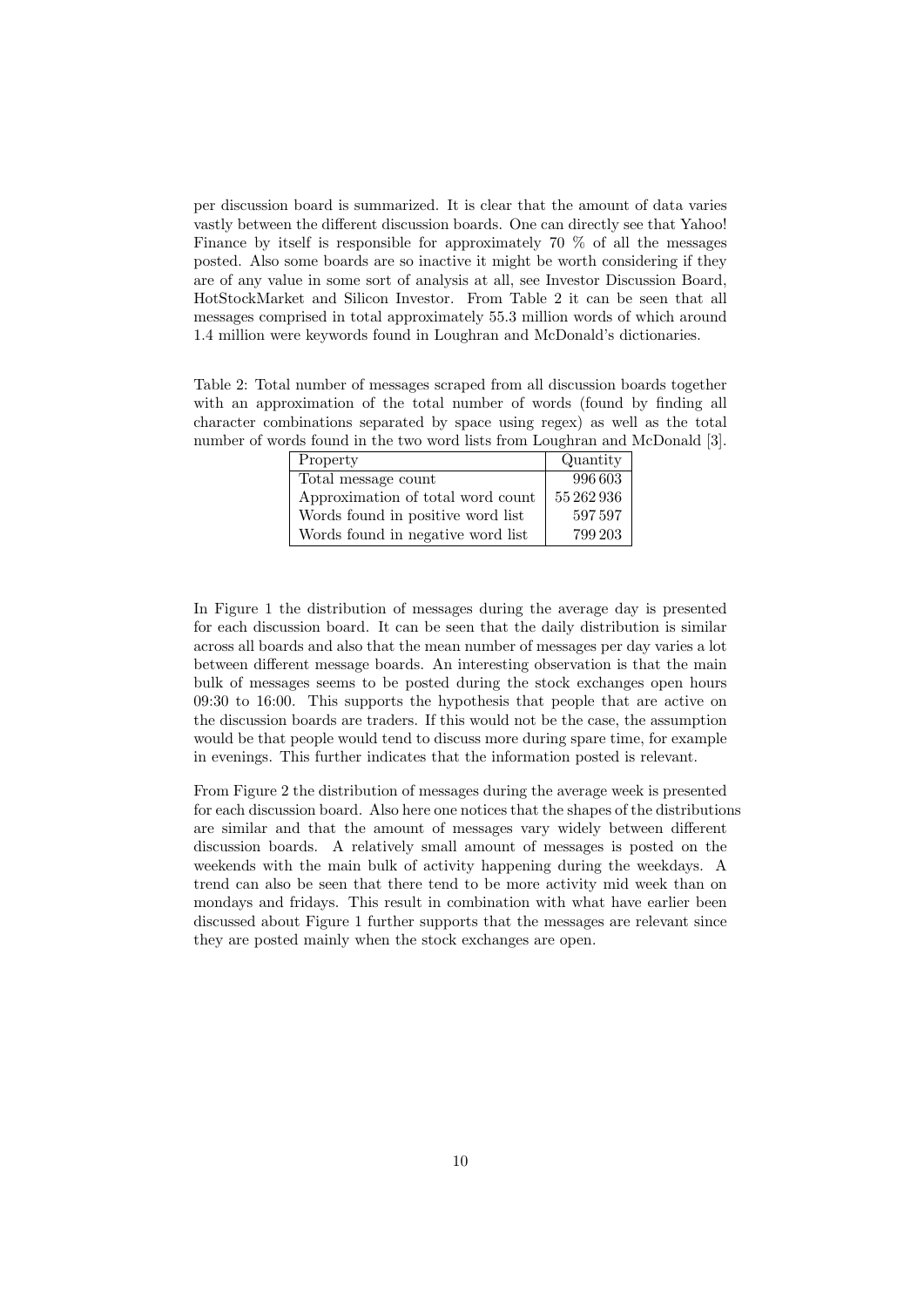the stock dimension per discussion board (i.e. for example the max figure corresponds to the stock with most messages on the specific discussion board). Activity is defined as the number of stocks out of 500 where at least one message was found for the discussion board.<br>The discussion boards are abbreviated with the following abbreviations: IH - Investo The discussion boards are abbreviated with the following abbreviations: IH - InvestorsHub, YF - Yahoo! Finance, TL - The Lion, HSM - Table 1: Summary statistics of the total number of messages scraped segmented per discussion board. The descriptive statistics are on HotStockMarket, IV - Investor Village, TMF - The Motley Fool, RB - Raging Bull, S - Stockhouse, IDB - Investor Discussion Board, SI Table 1: Summary statistics of the total number of messages scraped segmented per discussion board. The descriptive statistics are on the stock dimension per discussion board (i.e. for example the max figure corresponds to the stock with most messages on the specific HotStockMarket, IV - Investor Village, TMF - The Motley Fool, RB - Raging Bull, S - Stockhouse, IDB - Investor Discussion Board, SI discussion board). Activity is defined as the number of stocks out of 500 where at least one message was found for the discussion board. - Silicon Investor. - Silicon Inv

|                 | $\Xi$  | Ë                | $\Xi$ | <b>HSM</b> | $\geq$ | TMF  | RB   |       | $\Box$       | 57   | Total  |
|-----------------|--------|------------------|-------|------------|--------|------|------|-------|--------------|------|--------|
| Уiіn            |        |                  |       |            |        |      |      |       |              |      |        |
| dean            | 253    | 1407             |       |            | 101    |      |      | 156   |              |      | 1993   |
| Max             | 31748  | 28694            | 3352  | 818        | 21325  | 1696 | 3128 | 30957 | $\mathbb{S}$ | 835  | 57335  |
| uartile         |        | 29               |       |            |        |      |      |       |              |      | 45     |
| $I$ edian       |        | 18               |       |            |        |      |      |       |              |      | 159    |
| nartile         | 15     | $\overline{160}$ |       |            |        |      |      |       |              |      | 707    |
| <b>Total</b>    | 126509 | 703471           | 18554 | 2855       | 50281  | 5307 | 8637 | 78245 | 222          | 2522 | 996603 |
| <b>sctivity</b> | $\Xi$  | 490              | 421   | 157        | 22     | 153  | 211  | 168   | 29           | 64   |        |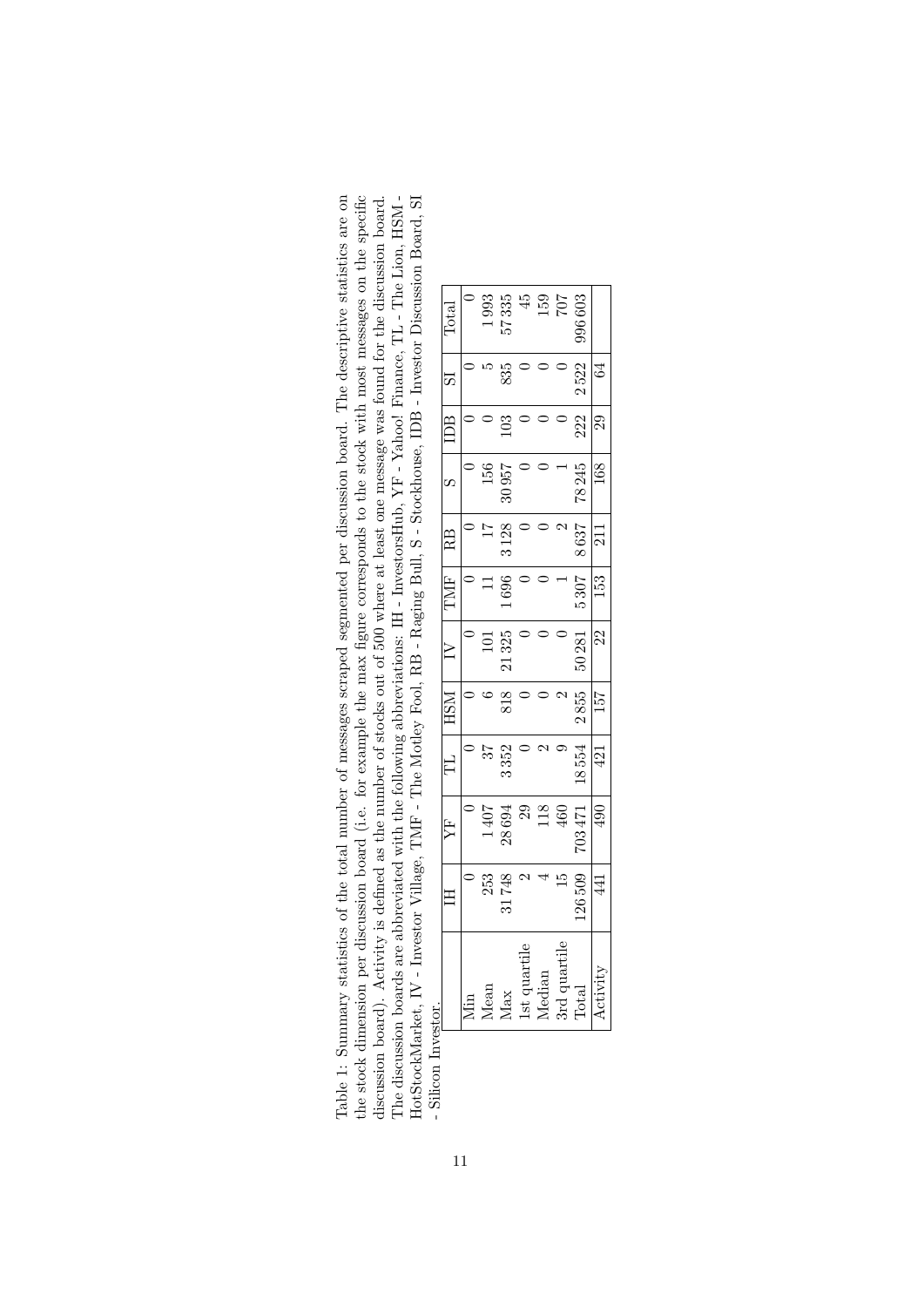

Figure 1: Bar plots showing the hourly distribution of the mean number of messages posted each hour of the day.

As earlier stated, the total amount of messages vary widely between the different discussion boards. When investigating the data it was also found that it varied greatly with time as can be seen in Figure 3 where a time series with the weekly number of messages over the three year period is presented for each discussion board. As can be seen, the activity on Raging Bull decreased substantially in the end of 2013. Furthermore, it can be seen that Stockhouse sprung to life in the beginning of 2014.

Some problems arose while collecting the data. Yahoo! Finance only indexes a maximum of 500 pages of discussions for a stock, where each page contains 20 discussions. Due to this 16 out of the 500 stocks were cut off early and not all messages over the three-year period could be crawled. Also two stocks contained some messages so long that it exceeded the Python library csv's max field size of 131072 characters, causing an error to be thrown. These messages were thought of as irrelevant and for simplicity they were ignored.

As one could expect from the data statistics showing how many messages there are in each discussion board, the run-time for the crawlers varied heavily. For the smaller boards the crawlers finished in about an hour. While for Yahoo! Finance it took a week to collect all the messages and Investor Hub around three days. The two main factors causing the long run times are network latency and server response time. These are typically in the order of tens to hundreds of milliseconds which might seem small. However, the sheer amount of requests causes the total runtime to escalate. If a faster runtime is wished for, parallelizing crawlers to better interleave the requests is a possible solution. Even so, the collection of the data for this project was a one-time operation and there were no need to decrease the runtime as it was feasible to keep the crawlers running for a week.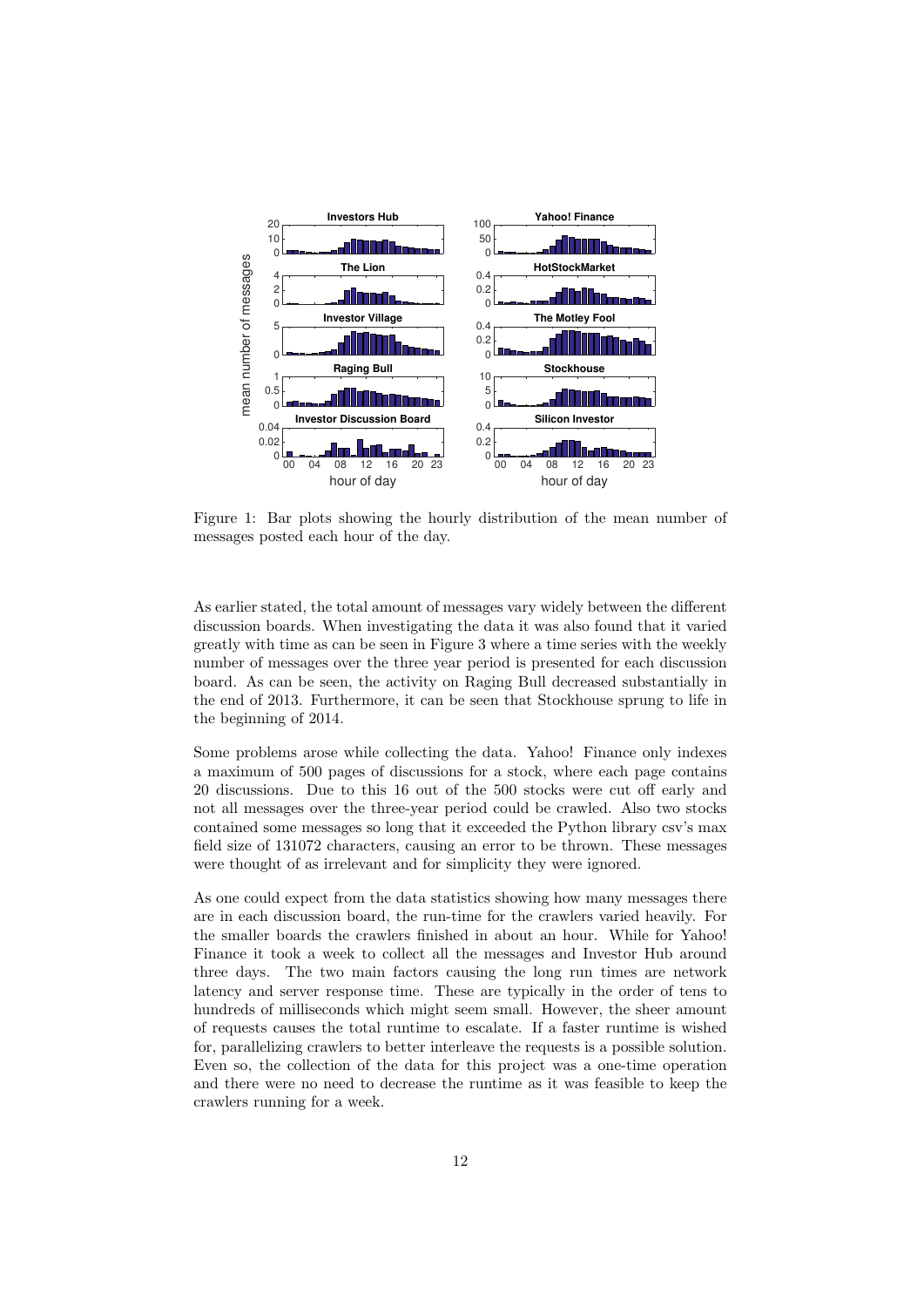

Figure 2: Bar plots showing the daily distribution of the mean number of messages posted on each day of the week.



Figure 3: Bar plots showing amount of messages per week for all discussion boards over the three year period.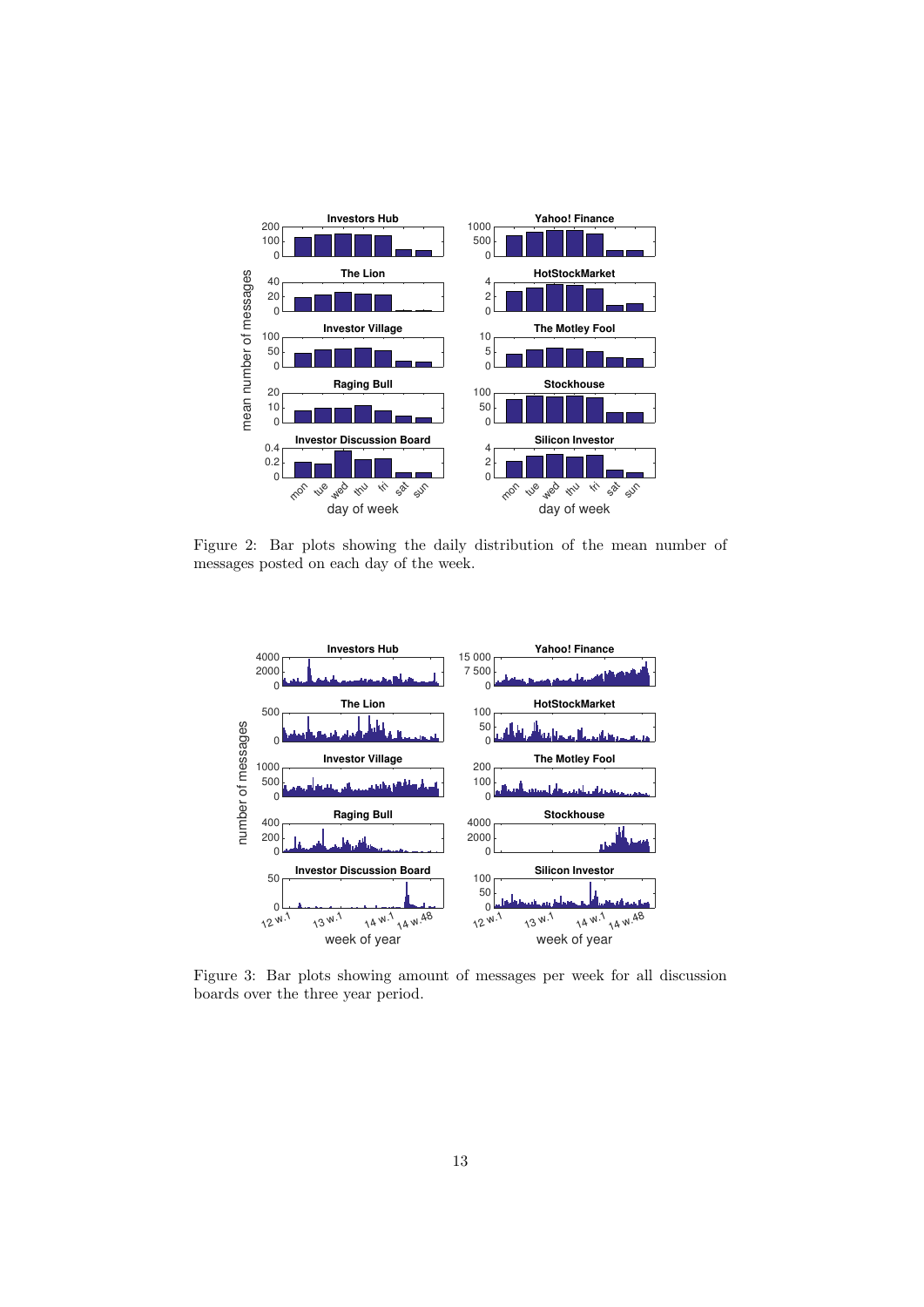#### 4.2 Message classification and Diffusion

Even with the, as earlier called, generous classification definition any diffusion at all could only be found for 120 out of 500 stocks using the keyword classification model. Using the positivity score classification model there were even less, only 60 out of 500. This when using a time delay limit  $\Delta t = 5 hours$  for the diffusion and for the positivity model a threshold of 0.7 and 0.3 for a positive respectively negative discussion. These limits are set after empirical testing to what seemed reasonable and are hence somewhat arbitrary. Potential future work could try investigating the consequences of different values.

The main reason for this is the lack of activity, both for some of the discussion boards overall and for certain stocks on every board. As seen in the statistics chapter some of the boards are not nearly as active as the bigger ones. For an example Yahoo! Finance! (the most active one) have some active discussion on 490 of the stocks while Investor Village (the least active one) have some active discussion on 22 of the stocks. Active here defined as at least one message for the stock. It might be worth reflecting over if some of the boards should be dropped.

The keyword classification model is a simple model but seemingly agreed well with the slightly more sophisticated positivity model. One problem with this model could be that some of the keywords are too common to keep. One of them is the word "good" that is such a commonly used word that it might be a good idea to filter it away, due to the high probability of it being used even if two discussions are unrelated.

The positivity measure for messages is no new idea, for an example see [4]. For future research one could adopt a more sophisticated machine learning model instead of looking at keywords. Some common algorithms for text classification are Naive-Bayes, Support Vector Machines and Decision Trees. Right now the keywords represents about 2 % of all the collected words, so practically 98 % of the data is left unused. There have also been cases where the messages have been classified in different categories, see Werner and Murray [5], where they classified messages as "sell", "buy" or "hold". The advantage of using different categories for classification is that a message being positive can depend on so much. If a stock doubles in value overnight some people will be happy, while someone who sold the stock the day before not so much.

#### 4.3 Time series

In the information diffusion models we consider the positivity score and frequencies of keywords by the hour. This results in two time series for each stock and board, one for the hourly positivity score and one for the hourly keyword frequencies.

The stock data available is on daily basis and contains volume traded, closing price, return and adjusted return. By computing a daily overall positivity score of a stock it is possible to compare how the positivity relates to the return. The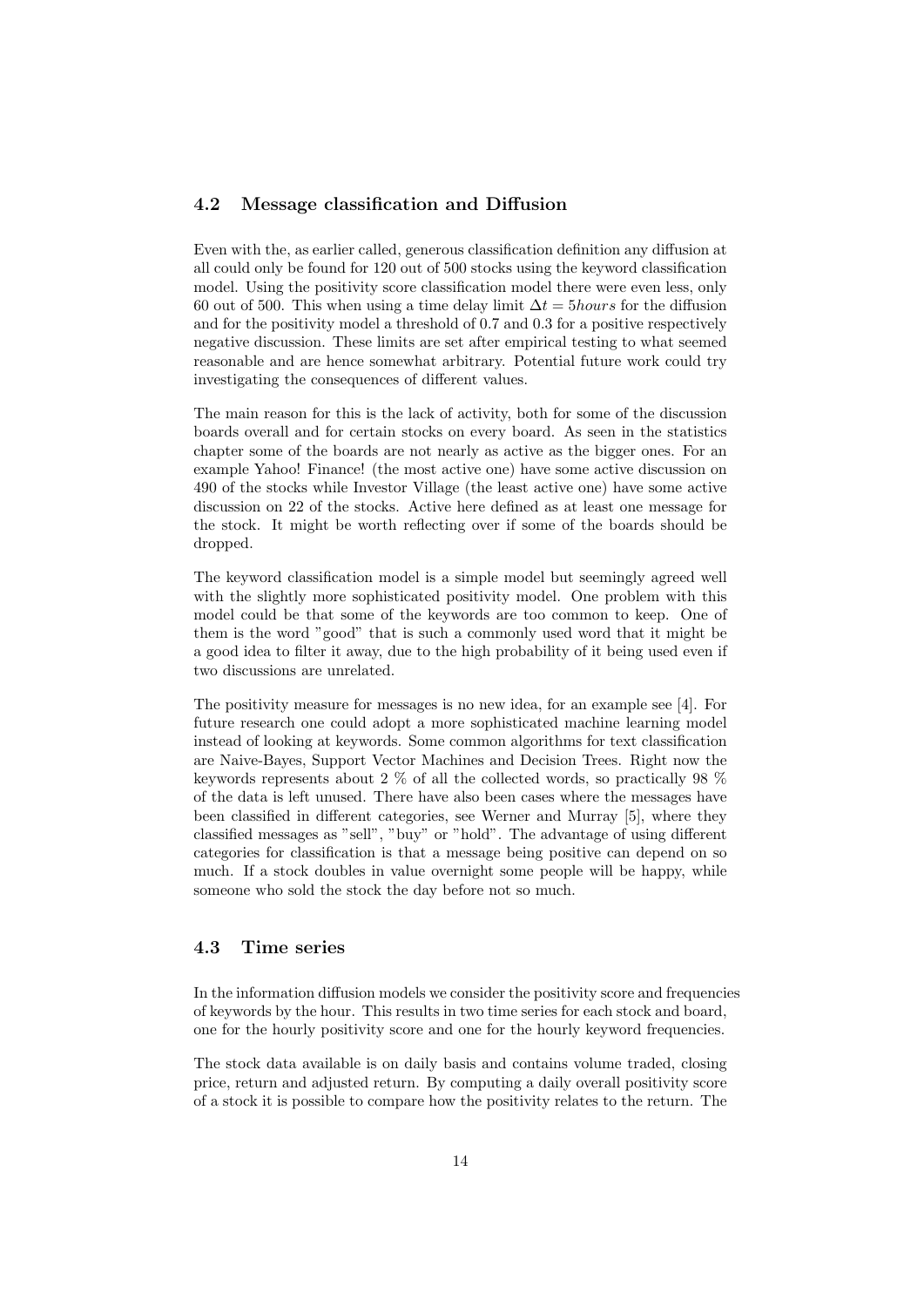hypothesis is that a positive correlation between the positivity score and the return will be found. However, this is not the case. But lets say there is a lot of positive buzz about a stock today, what will happen with the return tomorrow, or up to five days later? No such relationships were found. The percentage of stocks with No or negligible relationship was  $> 85\%$ , even when testing with aggregated return and with 0-5 days of lag.

The board activity of a stock correlated to the traded volume was also investigated. In other words how the total amount of messages written per day relates to the volume traded. It can bee seen in Figure 4 how the correlation coefficients are distributed for the stocks. The result in Figure 4 shows that a majority of the stocks show a positive correlation while no negative is found. A correlation was found for 299 of the 500 stocks with the requirement of at least 30 days with messages. The average correlation is 0.39, which is a moderate positive relationship, see Table 4.3. In Section 4.5 we will see how this measure can be connected to network centralization.



Figure 4: Distribution of the correlation between the daily amount of messages and volume traded for a stock. For correlation classification see table 4.3.

| Classification                    | Correlation coefficient $r$ |
|-----------------------------------|-----------------------------|
| Very strong positive relationship | $+.70$ or higher            |
| Strong positive relationship      | $+.40 \text{ to }+.69$      |
| Moderate positive relationship    | $+.30 \text{ to }+.39$      |
| Weak positive relationship        | $+.20 \text{ to }+.29$      |
| No or negligible relationship     | $+.01 \text{ to }+.19$      |
| No or negligible relationship     | $-.01 \text{ to } -.19$     |
| Weak negative relationship        | $-.20 \text{ to } -.29$     |
| Moderate negative relationship    | $-.30 \text{ to } -.39$     |
| Strong negative relationship      | $-.40 \text{ to } -.69$     |
| Very strong negative relationship | -.70 or higher              |

Table 3: Table of correlation coefficient classification [6].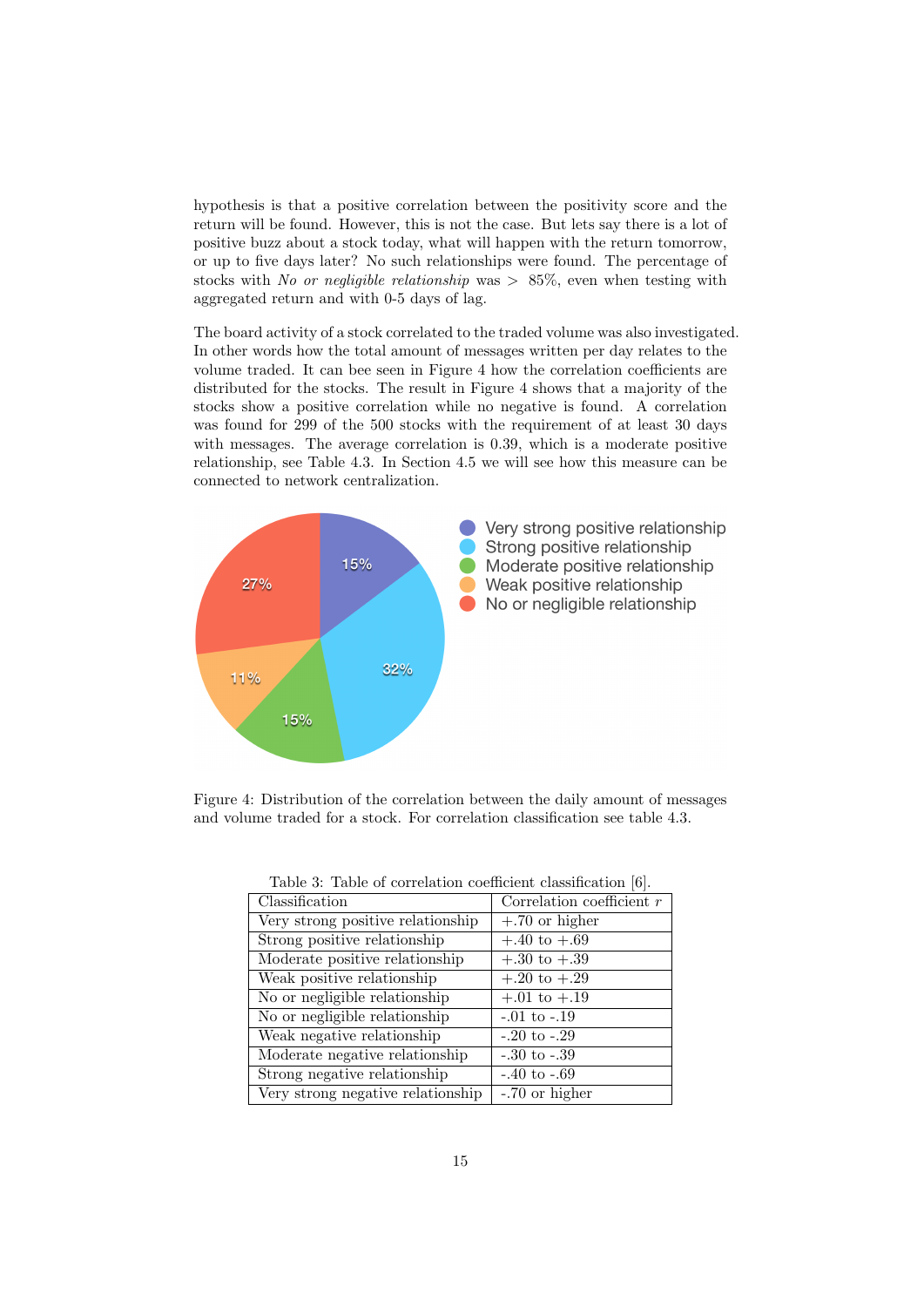#### 4.4 Information diffusion network models

The biggest issue with generating the Information Diffusion Networks is that for the smaller stocks the diffusions occur rarely. Smaller stocks could sometimes only have discussions active in one or two discussion boards. Out of the 500 stocks only around 120 of them had any diffusions found at all (using the keyword classification model, for the positivity model there were even less). An example of a network can be seen Figure 5 for the Facebook stock. The arrows describe how many cases of diffusion there has been from one board to another. From Figure 5 one can see there has been 154 cases of diffusion from Investors Hub to Yahoo! Finance and 287 the other way around. In Figure 6 an example of a smaller stocks network is seen with a total of seven diffusions.



Figure 5: The Information Diffusion Network of the Facebook stock using the keyword classification model. The four isolated nodes had no ingoing or outgoing diffusions over the three-year period. This network has a centralization of 0.8811.

The networks for the stocks all had centralization values C between  $0.8 - 1.0$ . Since  $C \in [0, 1]$  it might look as all the networks have a similar structure but this is not necessarily true. The problem is that the activity of Investors Hub and Yahoo! Finance is higher than anywhere else. This often leads to a high number of diffusions between these two and the centralization always being high. However this doesn't mean that the measure is bad. As long as the ordering is correct, having values in  $[0.8, 1.0]$  or  $[0, 1]$  leads to the same results. The main issue is that few stocks are as active as Facebook, compare Figure 5 and Figure 6.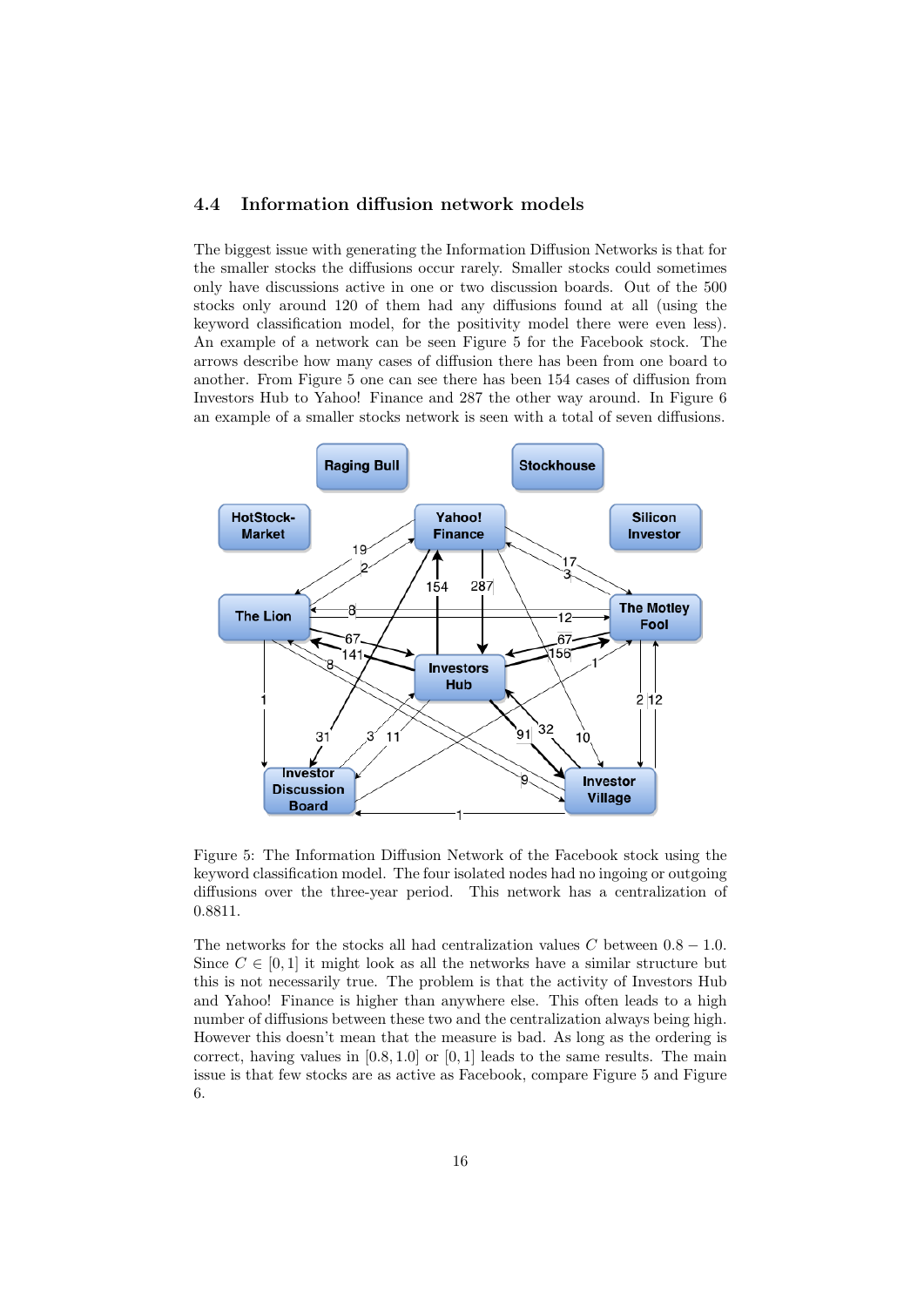

Figure 6: The Information Diffusion Network of the Pizza Inn Holdings stock using the keyword classification model. The seven isolated nodes had no ingoing or outgoing diffusions over the three-year period. This network has a centralization of 0.9815.

#### 4.5 Network relation to stock data

Tests have been conducted to see how network centralization relates to stock data. Through comparing network centralization and market capitalization (cap.) a negative correlation was found, see Figure 7. Market capitalization is the total value of the shares outstanding, in other words the share price times the total number of shares of the stock. One can see that small stocks are more centralized while large stocks are more decentralized. This is consistent with the hypothesis that smaller stocks, with fewer holders, are discussed in a more narrow network, while the discussions of large stocks, with a lot of holders, are more evenly distributed in the network.

As previously stated, see Figure 4, for some stocks there is a significant correlation between the number of messages written and the volume traded each day. One hypothesis is that more centralized networks, which tends to be smaller stocks, have a higher correlation between the traded volume and the number of messages written. Meanwhile decentralised networks, which tend to be larger stocks, should be more stable and the trade should not be connected to the number of messages written at the same degree. However, when testing how these correlations relates to network centralization no evident correlation was found.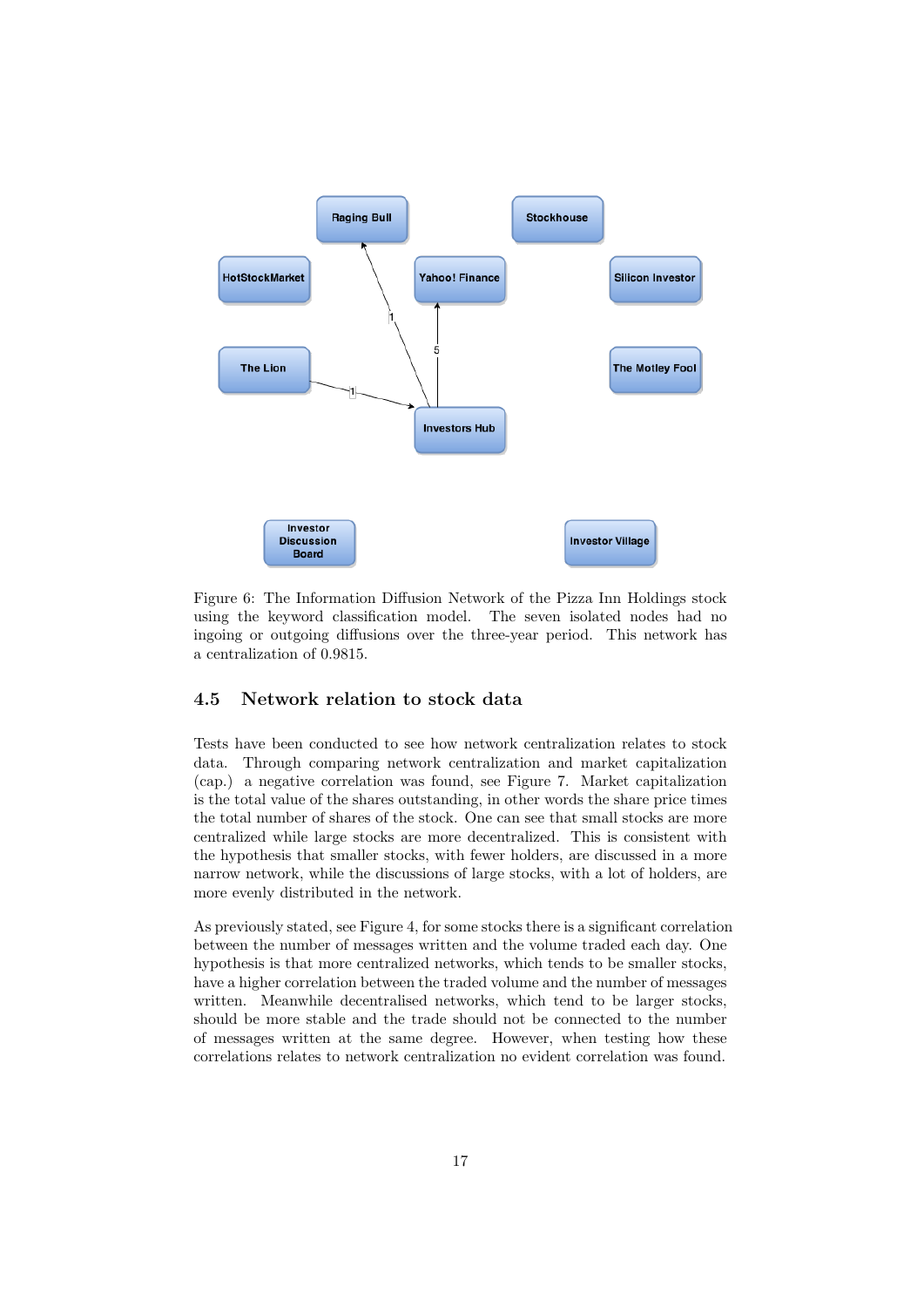

Figure 7: Logarithm of stock market capitalization plotted against network centrality. A statistically significant linear regression is included.

## 5 Summary and conclusions

Market capitalization of a stock has been shown to be inversely correlated with the network centralization measure from our developed information diffusion model. This agrees with the hypothesis that smaller stocks have more central information networks.

No correlation could be found between the positivity of the discussions and the return of the stocks, with a lag set to 0-5 days. This agree with earlier research on the area [4]. However a strong correlation between the daily amount traded and the amount of messages posted could be found. That people tend to post more when they trade might not come as a surprise, but strengthens the idea that there is a connection between the market and online discussions.

Moreover the result motivates further research on the novel area to discover more implications of the centrality measure. Our data can serve as a firm ground for future research to find these implications.

## 6 Acknowledgements

We would like to thank Johan Walden of University of California at Berkeley for being our supervisor during this project. Also Maya Neytcheva of Uppsala University for being our course coordinator and the IT department of Uppsala University for providing us with the necessary computing tools.